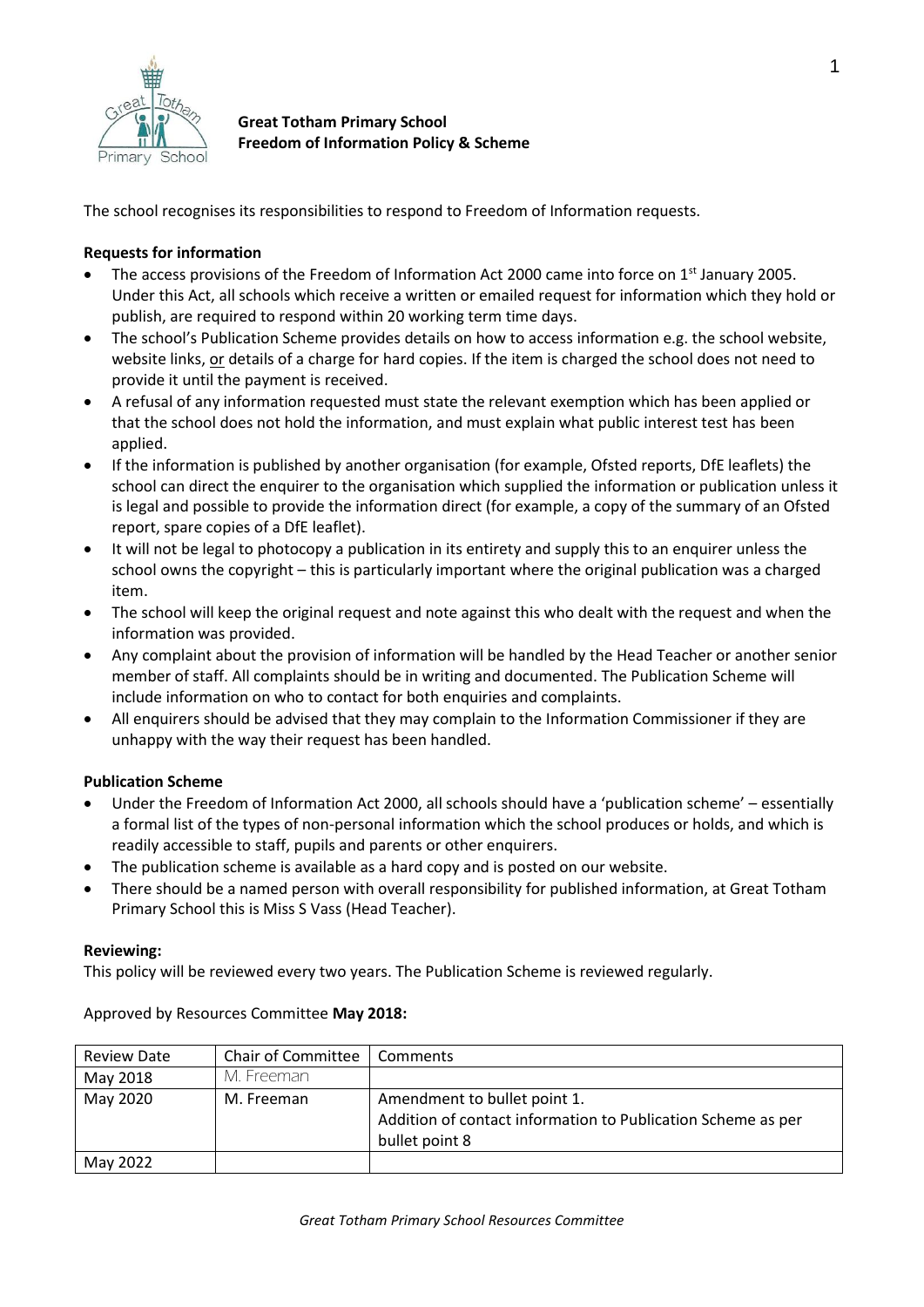# **Great Totham Primary School Publication Scheme**

| Information to be published                                      | How the information<br>can be obtained | Cost                |
|------------------------------------------------------------------|----------------------------------------|---------------------|
| Class 1 - Who we are and what we do                              |                                        |                     |
| (Organisational information, structures, locations and contacts) |                                        |                     |
| This will be current information only                            |                                        |                     |
| Who's who in the school                                          | Website & hard copy                    | <b>Disbursement</b> |
| Who's who on the governing body and the basis of their           | Website & hard copy                    | <b>Disbursement</b> |
| appointment                                                      |                                        |                     |
| Instrument of Government                                         | Hard Copy                              | <b>Disbursement</b> |
| Location and contact information                                 | Website & hard copy                    | <b>Disbursement</b> |
| School address, telephone number, email & website details        |                                        |                     |
| School session times and term dates                              | Website & hard copy                    | Disbursement        |

| Class 2 – What we spend and how we spend it<br>(Financial information relating to projected and actual income<br>and expenditure, procurement, contracts and financial audit)<br>Current and previous two financial years |                     |                     |
|---------------------------------------------------------------------------------------------------------------------------------------------------------------------------------------------------------------------------|---------------------|---------------------|
| Annual budget plan and financial statements inc income<br>provided to the school                                                                                                                                          | Hard Copy           | Disbursement        |
| Capitalised funding - any major plans for capital expenditure                                                                                                                                                             | Hard Copy           | Disbursement        |
| Procurement and contacts - details of procedures                                                                                                                                                                          | Hard Copy           | Disbursement        |
| Pay policy – inc all staff allowances & pay ranges                                                                                                                                                                        | Hard Copy           | <b>Disbursement</b> |
| Governors' allowances - policy                                                                                                                                                                                            | Website & hard copy | Disbursement        |

| Class 3 – What our priorities are and how we are doing           |                      |              |
|------------------------------------------------------------------|----------------------|--------------|
| (Strategies and plans, performance indicators, audits,           |                      |              |
| inspections and reviews)                                         |                      |              |
| Current information as a minimum                                 |                      |              |
| Government supplied performance data                             | Website inc links to | Disbursement |
| The latest Ofsted report                                         | sites, hard copy     |              |
| Managing Performance of Staff - policy                           | Hard copy            | Disbursement |
| School's future plans - any major proposals impacting on school  | Hard copy            | Disbursement |
| Safeguarding & Child Protection - policy                         | Website & hard copy  | Disbursement |
| Class 4 – How we make decisions                                  |                      |              |
| (Decision making processes and records of decisions)             |                      |              |
| Current and previous three years as a minimum                    |                      |              |
| Admissions policy/decisions (not individual admission decisions) | Website & hard copy  | Free         |
| Agendas & minutes of governing body meetings - note this will    | Hard copy            | Disbursement |
| exclude information that is properly regarded as private.        |                      |              |

| Class $5 -$ Our policies and procedures                          |                     |              |
|------------------------------------------------------------------|---------------------|--------------|
| (Current written protocols, policies and procedures for          |                     |              |
| delivering our services and responsibilities)                    |                     |              |
| Current information only                                         |                     |              |
| School policies & procedures - at a minimum all legally required | Hard copy & many    | Disbursement |
| policies are available                                           | on website          |              |
| Records management and personal data policies, including:        | Website & hard copy | Disbursement |
| <b>Data Protection Policy</b>                                    |                     |              |